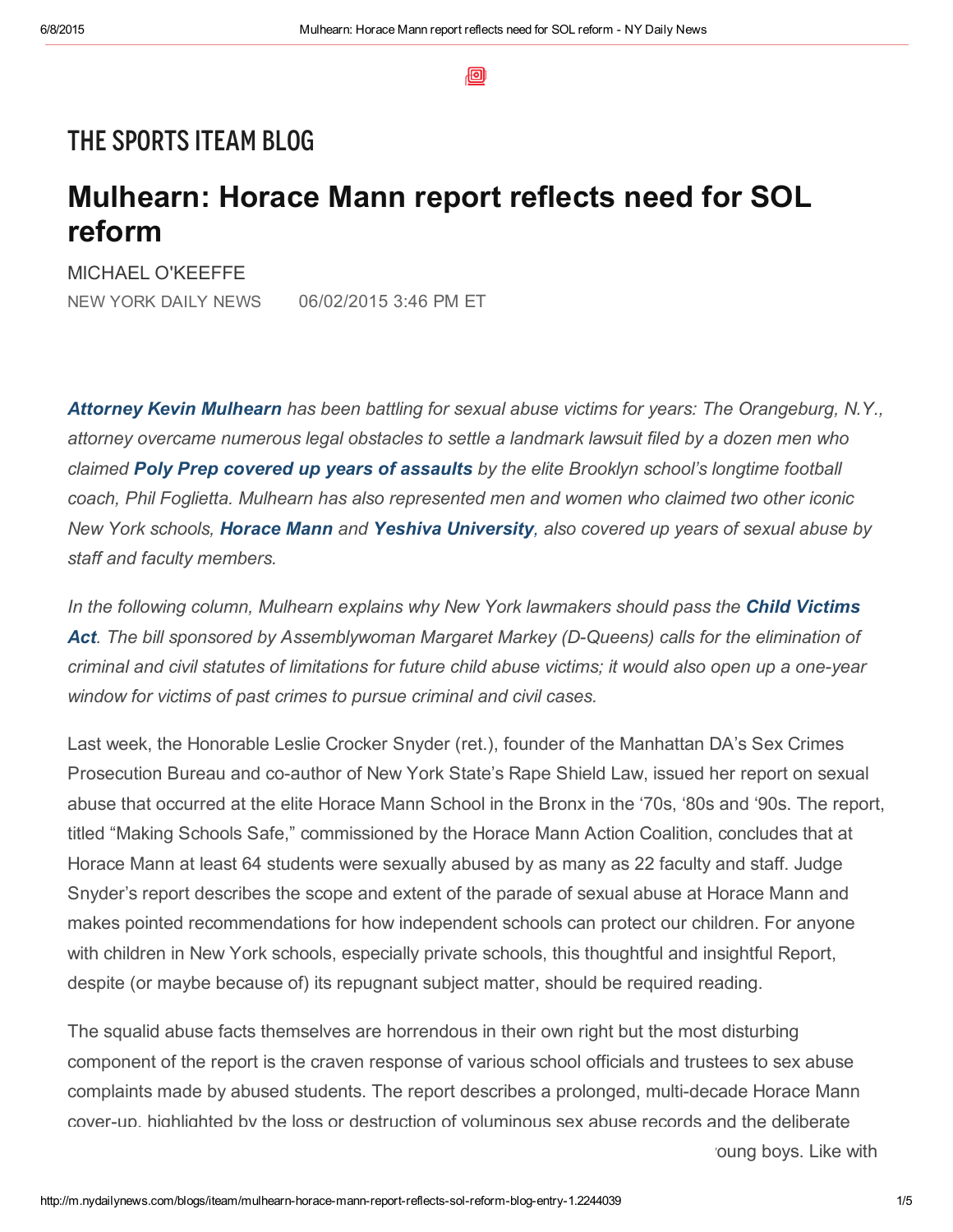$P.C.RICHARD & SDN$  abuse by soul-**APPLIANCES ELECTRONICS MATTRESSES** shop Now sof both institution

and sex predator employees than the children entrusted to their care.

The report also states that when Horace Mann's acts and omissions were finally publicly revealed in 2012 (after Amos Kamil's groundbreaking *New York Times Magazine* story), Horace Mann's insurers concluded that all of the victims' claims were "fully defensible due to New York's statute of limitations." The insurers' position reflects accurately the status quo in New York State. This is the harsh reality: New York state and federal courts have worked overtime to ensure that schools that actively cover up the sexual abuse of students by teachers, coaches, and administrators, thus guaranteeing that more unsuspecting and innocent children will be sexually assaulted, will face no legal accountability once the schools' own misconduct is exposed.

Statutes of limitation derive from a public policy to make persons secure in their reasonable expectation that the slate has been wiped clean of ancient obligations. But they are designed to foster, not hinder, litigants' search for the truth. Statutes of limitation are not designed to protect an institution which actively conceals its own misconduct from legal culpability, but that is exactly how they are being used by schools and their partners in crime, enabling courts.

New York state and federal courts have concluded time and time again that because the abuse victims knew the identity of their abuser, and that their abuser was employed by the school, the victims traumatized, sexually assaulted children—would have discovered the school's own facilitation of their abuse had they conducted a diligent post-abuse inquiry. This case-ending conclusion has been reached even when survivors allege that they did report their abuse to school officials, but were met with lies, threats of reprisal and challenges to their credibility. This exalted legal standard, which has been embraced by the courts of this state like a long-lost child, is a perversion of justice and an insult to logic, decency and common sense.

The real reason why these courts adhere to such a draconian and counterintuitive legal standard, which transmogrifies "justice" into "injustice" with the stroke of a pen, is an unstated but paramount policy. The courts are worried that Pandora's Box will open if these "old" sex abuse cases gain traction. They are worried that they will be faced with a flood of litigation against complicit schools; accordingly, they hold their collective noses and continue to embrace legal fiction mounted atop legal fantasy. Again and again.

After one reads Judge Snyder's Report on Horace Mann, or the pleadings in the Poly Prep or Yeshiva University High School for Boys cases, however, the milquetoast foundation of this obstructive judicial policy crumbles in the face of the sordid, almost hard-to-imagine, facts. Schools and school officials that engage in such reprehensible conduct—that let children get raped by known sexual predator employees—deserve no protection, no financial relief, regardless of when their concealed bad acts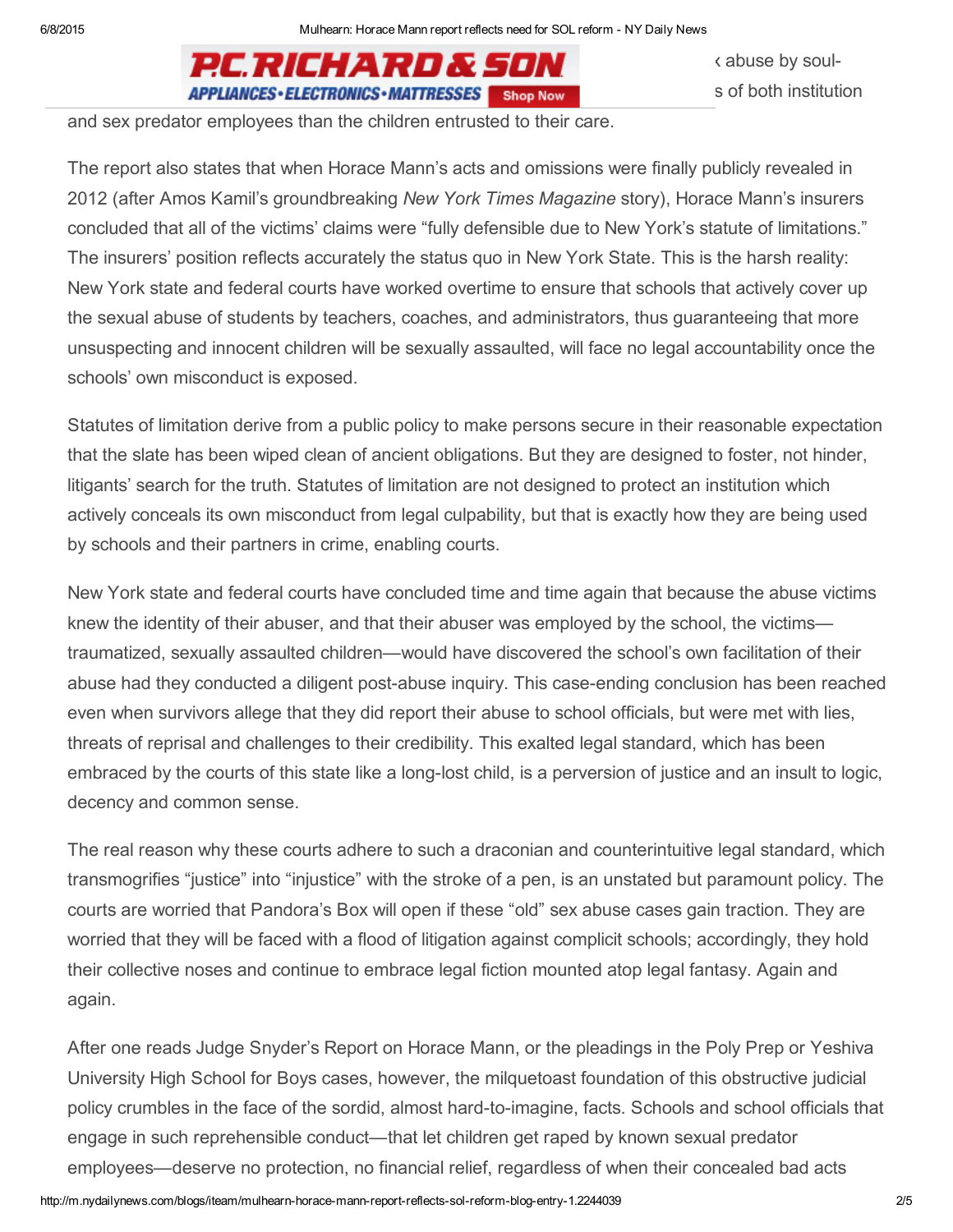#### 6/8/2015 Mulhearn: Horace Mann report reflects need for SOL reform NY Daily News

finally get exposed (i.e., regardless of how long they succeed in their sex abuse cover-ups). The simplest solution, as proposed by Judge Snyder, is the enactment into law of the Child Victims Act, the latest version of a bill proposed by Queens Assemblywoman Margaret Markey, which would substantially reform and broaden New York's statute of limitations for sex abuse cases.

Adult survivors of childhood sexual abuse are no longer victims. After all, it takes enormous strength and courage for them to confront their abusers and their abusers' enablers and demand some measure of accountability. But unless this bill passes, courts are likely to continue to deny survivors legal redress and will thus continue to reward schools for conducting successful and prolonged sex abuse cover-ups. This status quo, while absurd, grossly unfair, and violent to all principles of equity, is for now deeply entrenched in New York law.

Time will tell whether "truth and justice" is a guiding principle or an empty slogan in New York State. In this arena, where nothing less than the safety and well-being of our children is at stake, there is no more room for pussy-footing. The time for statute of limitations reform is now.

# Promoted Stories



Ten Sports Myths You Need to Stop [Believing](http://www.answers.com/browse/click.php?source=ob¶m4=ob-us-de-sports¶m2=1069611¶m3=www.answers.com%2Farticle%2F1197322%2Ften-sports-myths-you-need-to-stop-believing-right-now¶m5=007c27d55fdba2c5414a1d32cb4ce8e322¶m6=jp-20150608¶m4=ob-us-de-sports) Right Now *Answers.com*



10 Most Dominant College Football [Programs](http://www.answers.com/browse/click.php?source=ob¶m4=ob-us-de-sports¶m2=2504131¶m3=www.answers.com%2Farticle%2F1182552%2F10-most-dominant-college-football-programs-of-the-2000-s¶m5=007c27d55fdba2c5414a1d32cb4ce8e322¶m6=jp-20150608¶m4=ob-us-de-sports) of the 2000's *Answers.com*



Google Celebrates First U.S. Goal Vs. Australia With [Animated…](http://nesn.com/2015/06/google-celebrates-first-us-goal-vs-australia-with-animated-doodle-gif/) *NESN*



19 Words That Mean Something [Completely](http://go.swifty.com/click.php?frm=otb&loc=www.swifty.com/destinations/8417/19-words-that-mean-something-completely-different-in-the-midwest&trav=8417-ob-de-150512) Different In The Midwest *Swifty*



17 Mind-Blowing Pics Of Car Purgatories Where Thousands Of… *Odometer.com*